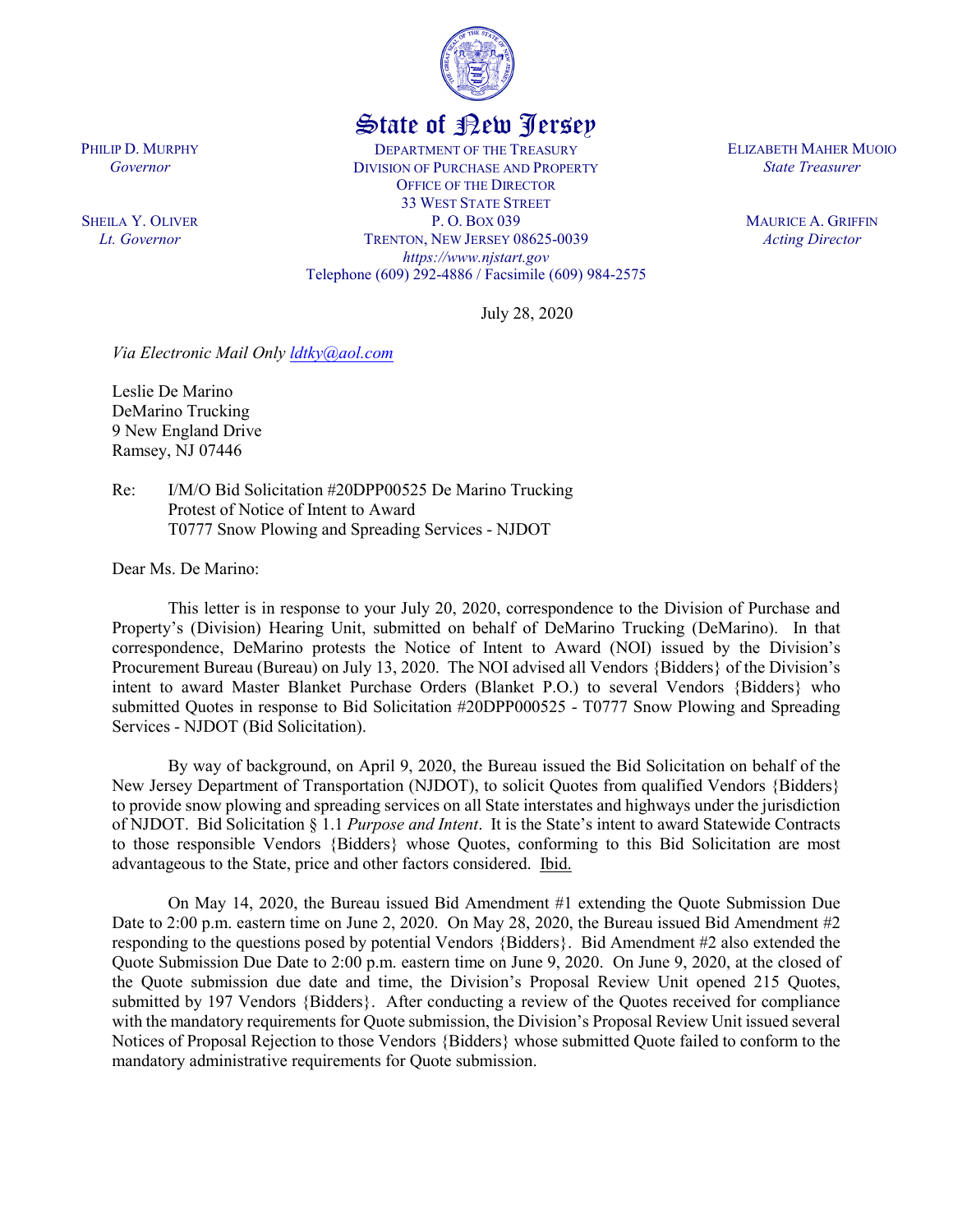The remaining Quotes were forwarded to the Bureau for review and evaluation consistent with the requirements of Bid Solicitation Section 6.7 *Evaluation Criteria, which* states in relevant part as follows:

## **6.7.1.3 OTHER EQUIPMENT**

The Division intends to make multiple awards to {Bidders} submitting an All-Inclusive Hourly Rate for other equipment on price lines 313-321. The hourly rates submitted on price lines 313-321 will be evaluated for reasonableness.

After the review and evaluation of all Quotes received in response to the Bid Solicitation was completed, the Bureau completed a Recommendation Report which recommended Blanket P.O. awards to those responsible Vendors {Bidders} whose Quotes, conforming to the Bid Solicitation are most advantageous to the State, price and other factors considered. On July 13, 2020, the NOI was issued advising all Vendors {Bidders} that it was the State's intent to award Blanket P.O.s consistent with the Bureau's Recommendation Report.<sup>[1](#page-1-0)</sup>

On July 20, 2020, the Division received DeMarino's protest challenging the intended Blanket P.O. awards. DeMarino alleges:

> As per N.J.A.C. 17:12-3-3 De Marino Trucking is protesting bid solicitation # 20DPP00525 T0777 intent to award to Deb Dot Enterprises. Deb Dot bid a Class G loader for section # 5211263 at \$150.00 per hour. De Marino Trucking bid a Class H loader for section # 5211263 at \$142.00 per hour. De Marino Trucking is supplying a bigger loader for less money per hour as such we feel this award should be made to De Marino Trucking.

[De Marino's July 20, 2020, Protest Email.]

In consideration of De Marino's protest, I have reviewed the record of this procurement, including the Bid Solicitation, the submitted Quotes, the relevant statutes, regulations, and case law. This review of the record has provided me with the information necessary to determine the facts of this matter and to render an informed Final Agency Decision on the merits of the protest. I set forth herein the Division's Final Agency Decision.

The record of this procurement reveals that DeMarino submitted a Quote for Price Line 318 "Class "H" Front End Loader – 4 To 6 CY", and De Marino received an award for that Price Line, as is noted in the July 10, 2020 Recommendation Report. Contrary to the statement in DeMarino's July 20, 2020 protest, De Marino did not submit a Quote for Price Line 317 "Class "G" Front End Loader – 3 To 3 ¾ CY." A screenshot of the pertinent page of De Marino's submitted State-Supplied Price Sheet is shown below:

<span id="page-1-0"></span><sup>&</sup>lt;sup>1</sup> The list of Vendors {Bidders} who are recommended to receive a Blanket P.O. award are listed in the Bureau's July 9, 2020 Recommendation Report.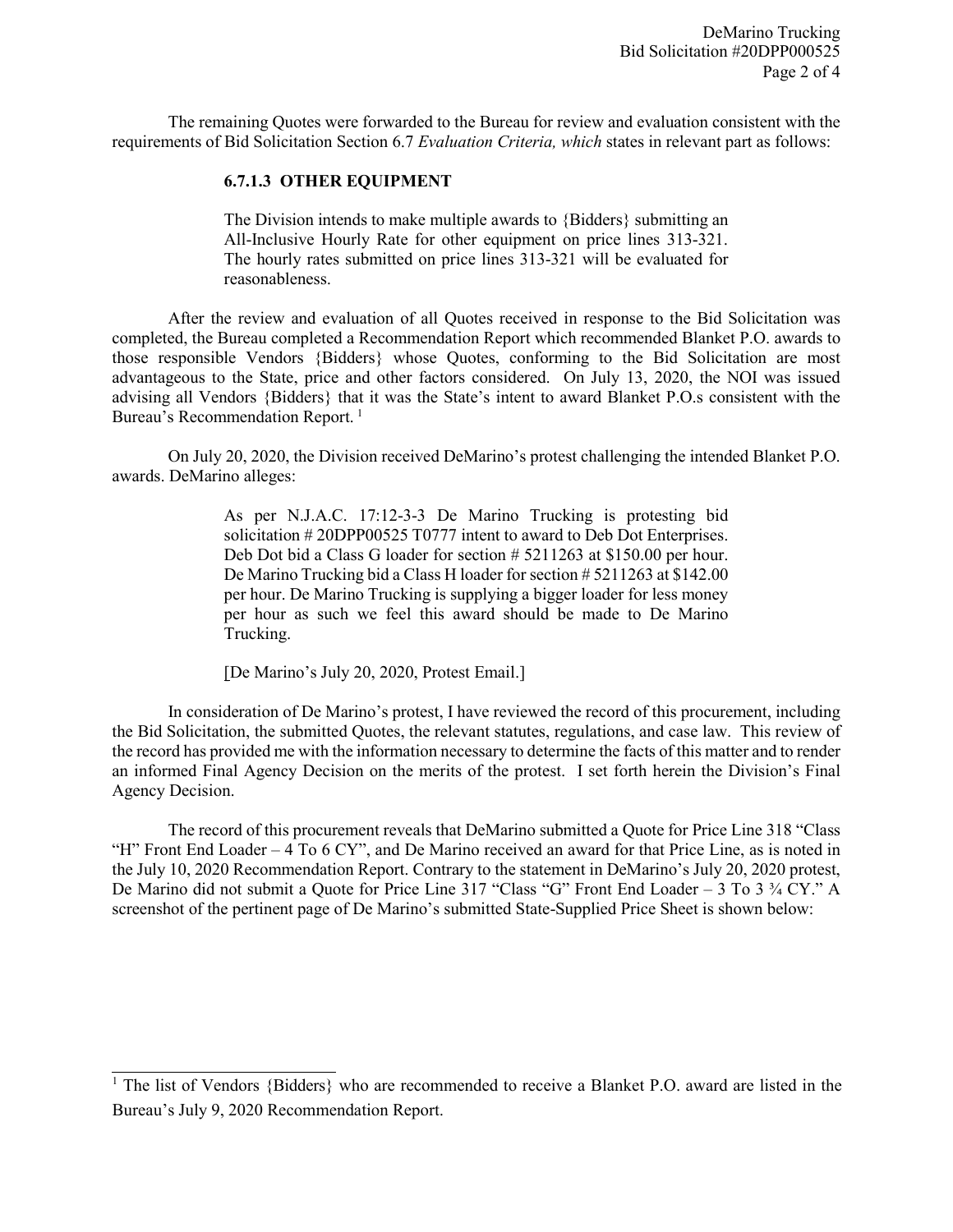|                                                       | ⊟ ∾∽ ∙                                                                  | DEMARINO COST SHEET 2 1 - Excel                                                                                                                                                                        |                |                              |                                                                                                                                   |                                                                         |                                                                          | 団<br>$\times$ |
|-------------------------------------------------------|-------------------------------------------------------------------------|--------------------------------------------------------------------------------------------------------------------------------------------------------------------------------------------------------|----------------|------------------------------|-----------------------------------------------------------------------------------------------------------------------------------|-------------------------------------------------------------------------|--------------------------------------------------------------------------|---------------|
| File                                                  | Home                                                                    | $\bigcirc$ Tell me what you want to do<br>Page Layout Formulas Data Review<br>View<br>Insert                                                                                                           |                |                              |                                                                                                                                   |                                                                         |                                                                          | $\beta$ Share |
|                                                       | Normal Page Break Page Custom<br>Preview Layout Views<br>Workbook Views | ₩<br>$\vee$ Formula Bar<br>→<br>Ruler<br>New Arrange Freeze<br>Zoom 100% Zoom to<br>$\vee$ Gridlines $\vee$ Headings<br>Selection Window All Panes - Unhide<br>Show<br>Zoom                            | $\Box$ Split   | Hide<br>Window               | <b>COView Side by Side</b><br>Synchronous Scrolling<br>Macros<br>Switch<br><b>Be Reset Window Position</b><br>Windows -<br>Macros |                                                                         |                                                                          | $\wedge$      |
| F2314                                                 |                                                                         | $\cdot$ : $\times$ $\checkmark$<br>fx                                                                                                                                                                  |                |                              |                                                                                                                                   |                                                                         |                                                                          | $\checkmark$  |
|                                                       |                                                                         |                                                                                                                                                                                                        |                |                              |                                                                                                                                   |                                                                         |                                                                          |               |
| 2303<br>2304<br>2305                                  | $\mathsf{A}$<br>ora.                                                    | <b>B</b><br>RT 206 FROM RT 30 (MP 0.0) TO ATSION LAKE RANGER STATION MP(7.35)<br><b>RT 206 FROM ATSION</b><br>LAKE RANGER STATION (MP 7.35) TO RT 70 (MP 17.66)<br><b>NUMBER OF TRUCKS REQUIRED: 4</b> | C              | D<br><b>RATE</b>             | F                                                                                                                                 |                                                                         | G                                                                        | $H$ $A$       |
| <b>SNOW PLOWING SERVICES/ OTHER EQUIPMENT</b><br>2306 |                                                                         |                                                                                                                                                                                                        |                |                              |                                                                                                                                   |                                                                         |                                                                          |               |
| 2307                                                  | <b>LINE NO</b>                                                          | <b>DESCRIPTION</b>                                                                                                                                                                                     | <b>QTY</b>     | <b>JUNIT</b>                 | <b>QUANTITY OF TRUCKS AVAILABLE</b>                                                                                               | <b>INCLUDE SNOW SECTION FOR</b><br>EQUIPMENT (E.G. SNOW SECTION 546263) | <b>ALL-INCLUSIVE HOURLY</b><br><b>RATE FOR OTHER</b><br><b>EQUIPMENT</b> | DO NOT U      |
| 2308                                                  | 313                                                                     | CLASS "C" GRADER - 20,000 TO 27,999 LBS                                                                                                                                                                |                | <b>HOURLY</b><br><b>RATE</b> |                                                                                                                                   |                                                                         |                                                                          |               |
| 2309                                                  | 314                                                                     | CLASS "D" GRADER - 28,000 LBS AND UP                                                                                                                                                                   | $\blacksquare$ | <b>HOURLY</b><br><b>RATE</b> |                                                                                                                                   |                                                                         |                                                                          |               |
| 2310                                                  | 315                                                                     | CLASS "E" FRONT END LOADER - 1 % TO 2 CY                                                                                                                                                               | $\blacksquare$ | <b>HOURLY</b><br><b>RATE</b> |                                                                                                                                   |                                                                         |                                                                          |               |
| 2311                                                  | 316                                                                     | CLASS "F" FRONT END LOADER - 2 % - 2 % CY                                                                                                                                                              | $\mathbf{1}$   | <b>HOURLY</b><br><b>DATE</b> |                                                                                                                                   |                                                                         |                                                                          |               |
| 2312                                                  | 317                                                                     | CLASS "G" FRONT END LOADER - 3 TO 3 % CY                                                                                                                                                               | $\blacksquare$ | <b>HOURLY</b><br><b>RATE</b> |                                                                                                                                   |                                                                         |                                                                          |               |
| 2313                                                  | 318                                                                     | CLASS "H" FRONT END LOADER - 4 TO 6 CY                                                                                                                                                                 | $\blacksquare$ | <b>HOURLY</b><br><b>RATE</b> | s                                                                                                                                 | <b>SNOW SEC 5220261</b>                                                 | 142.00<br>s                                                              |               |
| 2314                                                  | 319                                                                     | CLASS "I" FRONT END LOADER - 6 % CY TO 8 CY                                                                                                                                                            | $\blacksquare$ | <b>NUURE</b><br><b>RATE</b>  |                                                                                                                                   |                                                                         |                                                                          |               |
| 2315                                                  | 320                                                                     | CLASS "J" FRONT END LOADER - 8 % CY TO 10 CY                                                                                                                                                           | $\blacksquare$ | <b>HOURLY</b><br>RATE        |                                                                                                                                   |                                                                         |                                                                          |               |
| 2316                                                  | 321                                                                     | CLASS "K" FRONT END LOADER - 10 % CY AND UP                                                                                                                                                            | $\blacksquare$ | <b>HOURLY</b><br><b>RATE</b> |                                                                                                                                   |                                                                         |                                                                          |               |
| 2317<br>2318                                          |                                                                         |                                                                                                                                                                                                        |                |                              |                                                                                                                                   |                                                                         |                                                                          |               |

Since De Marino did not bid on Price Line 317, it cannot be eligible for an award for that Price  $Line.<sup>2</sup>$ 

By comparison, Deb-Dot Enterprises Inc. (Deb-Dot) submitted a responsive Quote for Price Line 317 "Class "G" Front End Loader – 3 To  $3/3/4$  CY", and therefore was recommended for an award, as is noted in the July 10, 2020 Recommendation Report.

Based upon the foregoing, I find no reason to disturb the Bureau's recommendation for award. Accordingly, I sustain the July 13, 2020 Notice of Intent to Award. This is an unfortunate situation for the State as the Division encourages competition and appreciates the time and effort put forth in preparing and submitting the Quote.

Thank you for your company's continuing interest in doing business with the State of New Jersey and for registering your business with *NJSTART* at [www.njstart.gov.](http://www.njstart.gov/) I encourage you to log into *NJSTART* to select any and all commodity codes for procurements you may be interested in submitting a Quote for so that you may receive notification of future bidding opportunities. Please monitor the New Jersey Department of Transportation's website the Division's *NJSTART* eProcurement website for future bidding opportunities related to these services. This is my final agency decision with respect to the protest submitted by De Marino.

Sincerely,

Maurice A. Griffin Acting Director

MAG: TCR

c: M. Dunn

<span id="page-2-0"></span> $2$  De Marino is encouraged to review the submitted Quotes by following the instructions on the "How To" Review a Submitted Quote" QRG found on the Division's website.